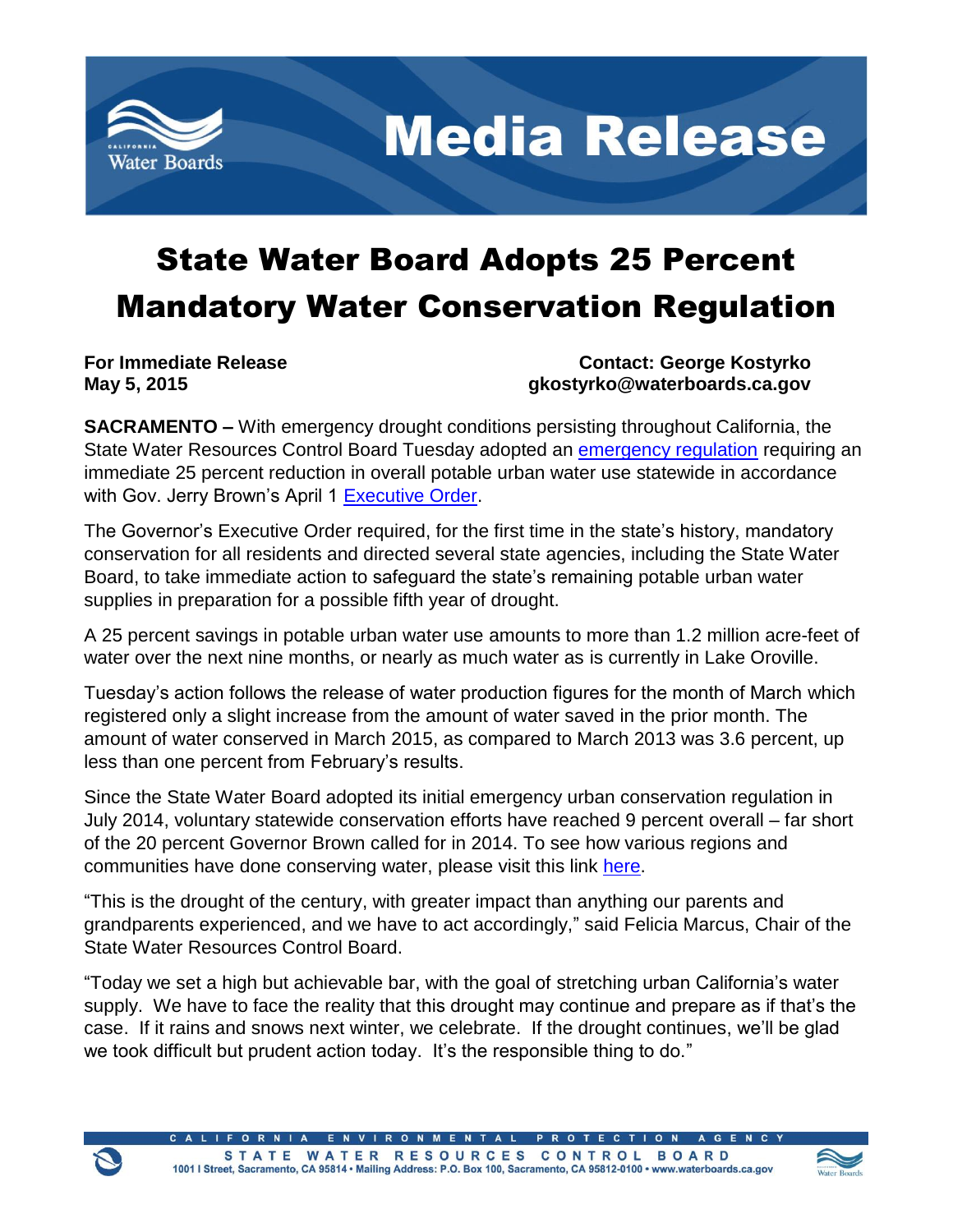

# Conservation Standard

The emergency regulation identifies how much water communities must conserve based on their average residential water use, per person per day, last summer. Every person should be able keep indoor water use to no more than 55 gallons per day. For the most part, the amount of water that each person uses in excess of this amount is water that is applied to lawns and other ornamental landscapes.

On average, 50 percent of total residential use is outdoors, in some cases up to 80 percent. To save water now, during this drought emergency, the regulation targets these outdoor uses. Communities that are approaching, at or below the indoor target, are assigned a modest conservation standard while communities that use water well above the indoor target will be asked to do much more.

To reduce water use by 25 percent statewide, the regulation adopted by the Board this week places each urban water supplier into one of eight tiers which are assigned a conservation standard, ranging between four percent and 36 percent. Each month, the State Water Board will compare every urban water suppliers' water use with their use for the same month in 2013 to determine if they are on track for meeting their conservation standard. Local water agencies will determine the most cost effective and locally appropriate way to achieve their standard. The State Water Board will be working closely with water suppliers to implement the regulations and improve local efforts that are falling short.

"This likely will result in all communities significantly cutting back on outdoor watering, particularly ornamental landscapes surrounding homes, institutions, and businesses, resulting in many golden landscapes statewide," said Marcus. "This will be a heavy lift for some, but we believe that the regulatory strategy adopted today is doable – in fact, many communities that have focused on conserving water have already achieved significant conservation without losing their landscapes."

Residential customers of water suppliers with a conservation standard of 36 percent currently use between 216 and 614 gallons of water per person per day during the months of July, August, and September. Reducing their water use by 36 percent will still leave these residents with a minimum of 137 and up to 393 gallons of water per person per day; far more than the accepted standard of 55 gallons per person per day for indoor use. The difference between 55 gallons per person per day and 137 – 393 gallons per person per day means that these residents will still have water available for outdoor irrigation. Communities using less than 65 gallons per person per day will be required to reduce their overall water use by 8 percent.

**"**Over the longer term, we have many ways to extend our precious water resources, particularly in urban areas — conservation, recycling, stormwater capture, and desalination in appropriate cases have great promise. Many communities have done a lot already, or have ambitious goals that we hope to help them achieve. In the short run however, conservation is the cheapest, fastest and smartest way to become more resilient in the face of drought today and climate change in the future," said Marcus.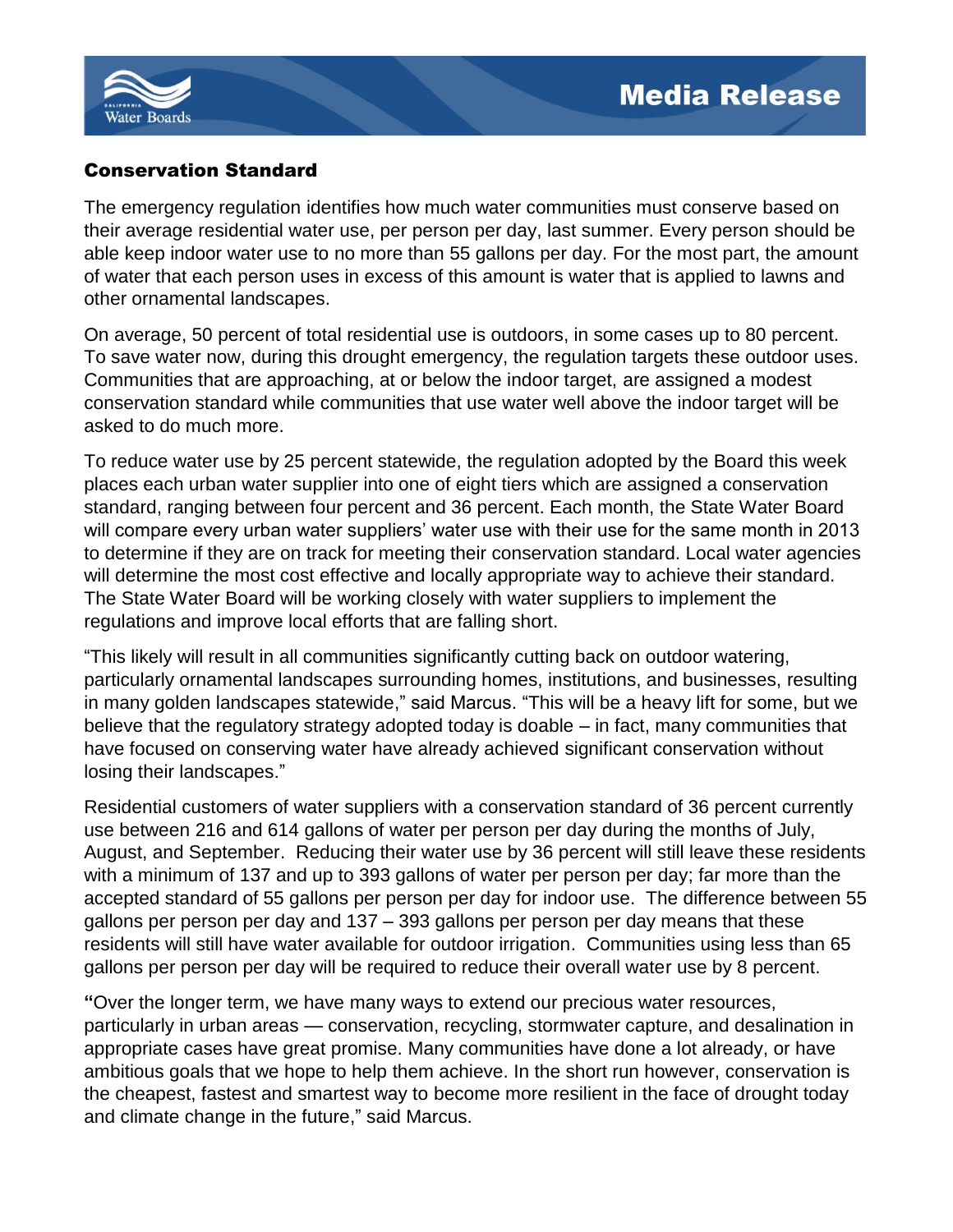

#### Summary of New Requirements

- The conservation savings for all urban water suppliers (serving more than 3,000 connections) are allocated across nine tiers of increasing levels of residential gallons per capita per day (R-GPCD) water use to reduce water use by 25 percent statewide and will take effect June 1st. For specific information on the tiers and the suppliers in each tier, please visit [here.](http://www.waterboards.ca.gov/waterrights/water_issues/programs/drought/docs/emergency_regulations/supplier_tiers_20150428.pdf)
- Smaller water suppliers (serving fewer than 3,000 connections) must either reduce water use by 25 percent, or restrict outdoor irrigation to no more than two days per week. These smaller urban suppliers, that collectively serve less than 10 percent of Californians, must submit a report on December 15, 2015 to demonstrate compliance.
- Commercial, Industrial and Institutional properties that are not served by a water supplier (or are self-supplied, such as by a groundwater well) also must either reduce water use by 25 percent or restrict outdoor irrigation to no more than two days per week. No reporting is required but these properties must maintain documentation of their water use and practices.
- The new prohibitions in the Executive Order apply to all Californians and will take effect immediately upon approval of the regulation by the Office of Administrative Law. These include:
	- o Irrigation with potable water of ornamental turf on public street medians; and
	- o Irrigation with potable water outside of newly constructed homes and buildings not in accordance with emergency regulations or other requirements established by the Building Standards Commission and the Department of Housing and Community Development.
- These are in addition to the existing restrictions that prohibit:
	- o Using potable water to wash sidewalks and driveways;
	- o Allowing runoff when irrigating with potable water;
	- o Using hoses with no automatic shutoff nozzles to wash cars;
	- $\circ$  Using potable water in decorative water features that do not recirculate the water;
	- o Irrigating outdoors during and within 48 hours following measureable rainfall; and
	- o Restaurants serving water to their customers unless the customer requests it.
- Additionally, hotels and motels must offer their guests the option to not have their linens and towels laundered daily and prominently display this option in each guest room.